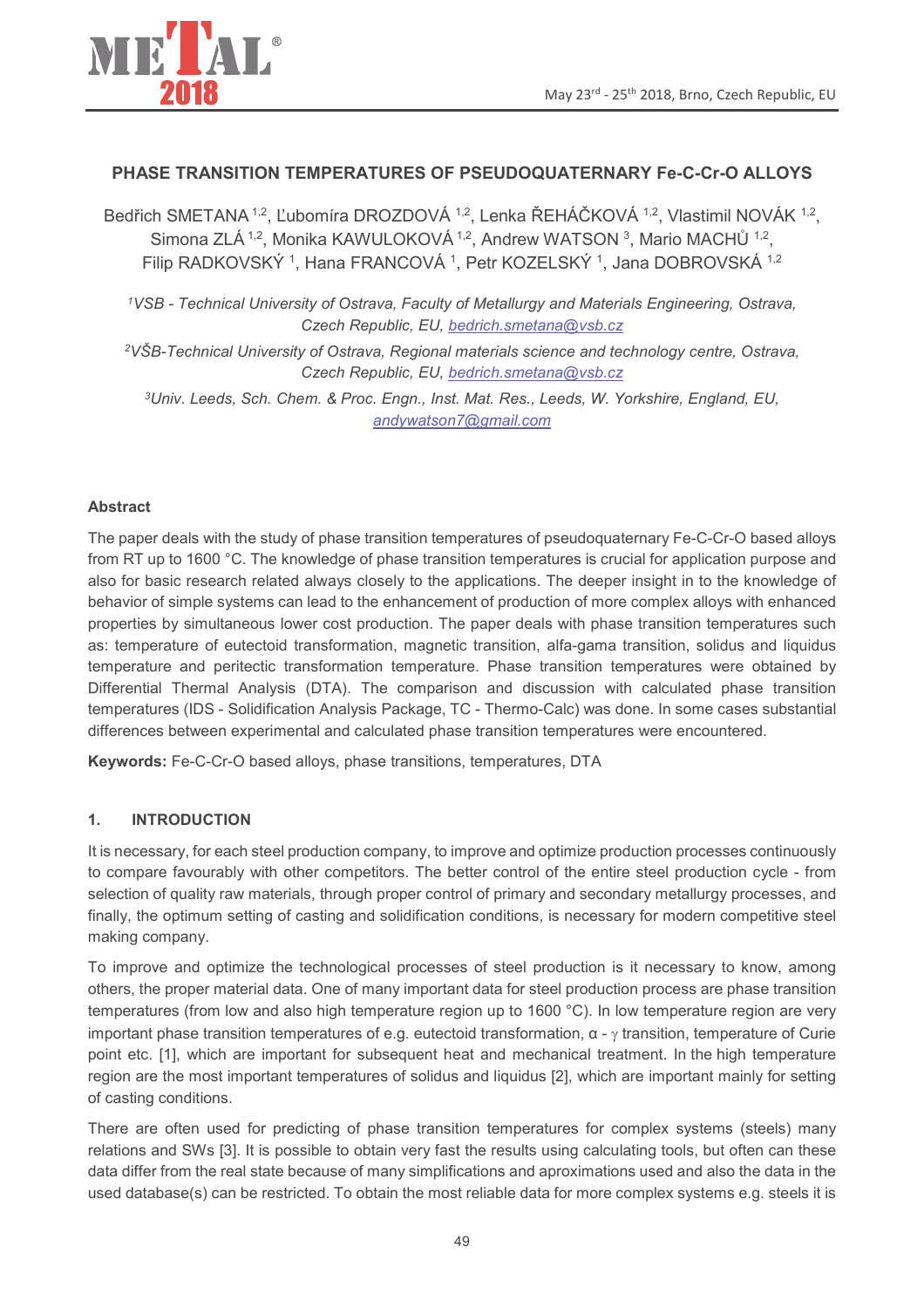

necessary to have most proper data for lower order systems, e.g. in our case for pseudoquaternary Fe-C-Cr-O system (alloys). The results obtained with calculation relations and SWs are very often used for the subsequent simulations of real steel processing (heat treatment and casting) using e.g. SW PROCAST [4].

This paper presents results (phase transition temperatures from low and also high temperature region) obtained by DTA method [5] and SW calculations for three model Fe-C-Cr-O Alloys, with graded chromium content, prepared at our foundry laboratories. The changing chromium and oxygen content is investigated and discussed in this work. Experimentally obtained data were compared with results obtained using SW Thermo-Calc (TC SW. Ver. 2017a) and database TCFE8.

### $2<sub>1</sub>$ **EXPERIMENT**

Three model alloys (Cr 1, Cr 3 and Cr 5) were prepared at our working site in our foundry laboratories with specified composition, Table 1. Pure metals (Fe, Cr) and carbon was used for melting in induction vacuum furnace. Three kg ingots were cast and then cut and machined in to the sticks with a diameter 3.5 mm. For DTA Analysis were prepared cylinders about the height 2.5 mm. The sample mass was from 150 up to 200 mg. For each alloy were performed three runs at heating rate 10 °C·min<sup>-1</sup> (three pieces of each alloy were analysed) in dynamic Ar (6N) atmosphere in corundum crucibles with lids.

Table 1 Chemical composition of analysed samples, wt. %, the content of other determined elements is lower than 0.005 wt. % (Ni, P, S, Si, Al, Cu, Ti, Mo, Co, V, B, H, Zr)

| Sample          | Cr | $\overline{O}$                                                                   | $\mid$ Mn | $\mathbb N$ | W |
|-----------------|----|----------------------------------------------------------------------------------|-----------|-------------|---|
| Cr <sub>1</sub> |    | $\vert$ 0.344 0.924 0.0021 0.056 0.026 0.025                                     |           |             |   |
| Cr <sub>3</sub> |    | $\vert$ 0.342 2.970 0.0195 0.050 0.043 0.024                                     |           |             |   |
| Cr <sub>5</sub> |    | $\vert 0.340 \vert 4.760 \vert 0.0015 \vert 0.042 \vert 0.001 \vert 0.044 \vert$ |           |             |   |

### $3<sub>1</sub>$ **CALCULATIONS**

Theoretical calculations were performed using Thermodynamic SW Thermo-Calc [4]. Some simplifications of adopted models are presupposed for this SW and also the basis of data needed for calculations are limited. Thermo-Calc SW was used for calculation of phase transition temperatures, phase diagrams (for high temperature-HT-region) and property diagrams (for low temperature-LT-region). Only Fe, C and Cr were included for calculations of phase diagrams and property diagrams. Phase transition temperatures were also calculated with the widest possible composition (O, H, N, S and Zr not included, other elements presented in Table 1 included: Ni, P, Si, Al, Cu, Ti, Mo, Co, V and B). Only BCC, FCC, CEMENTITE, M7C3, M3C2, M23C6 and LIQUID phase were considered for calculations

#### $\overline{4}$ . **RESULTS AND DISCUSSION**

Obtained DTA curves are presented at Figures 1 and 2. Figure 1 presents DTA curves (in LT-region) also with marked phase transition temperatures: start of alfa gamma transition  $(T_{\alpha y,s})$ , Curie point tmperature  $(T_c)$ and end of alfa to gamma phase transition temperature  $(T_{\alpha_{\nu},E})$ . Figure 2 presents DTA curves (in HT-region) also with marked phase transition temperatures: start of melting - solidus temperature (T or Ts), temperature of start of peritectic transition ( $T_P$ ) and temperature of liquidus ( $T_L$ ).

Experimental and calculated phase transition temperatures are included also in Tables 2-7. Mean values, standard deviations and variation coefficients were calculated for experimental results.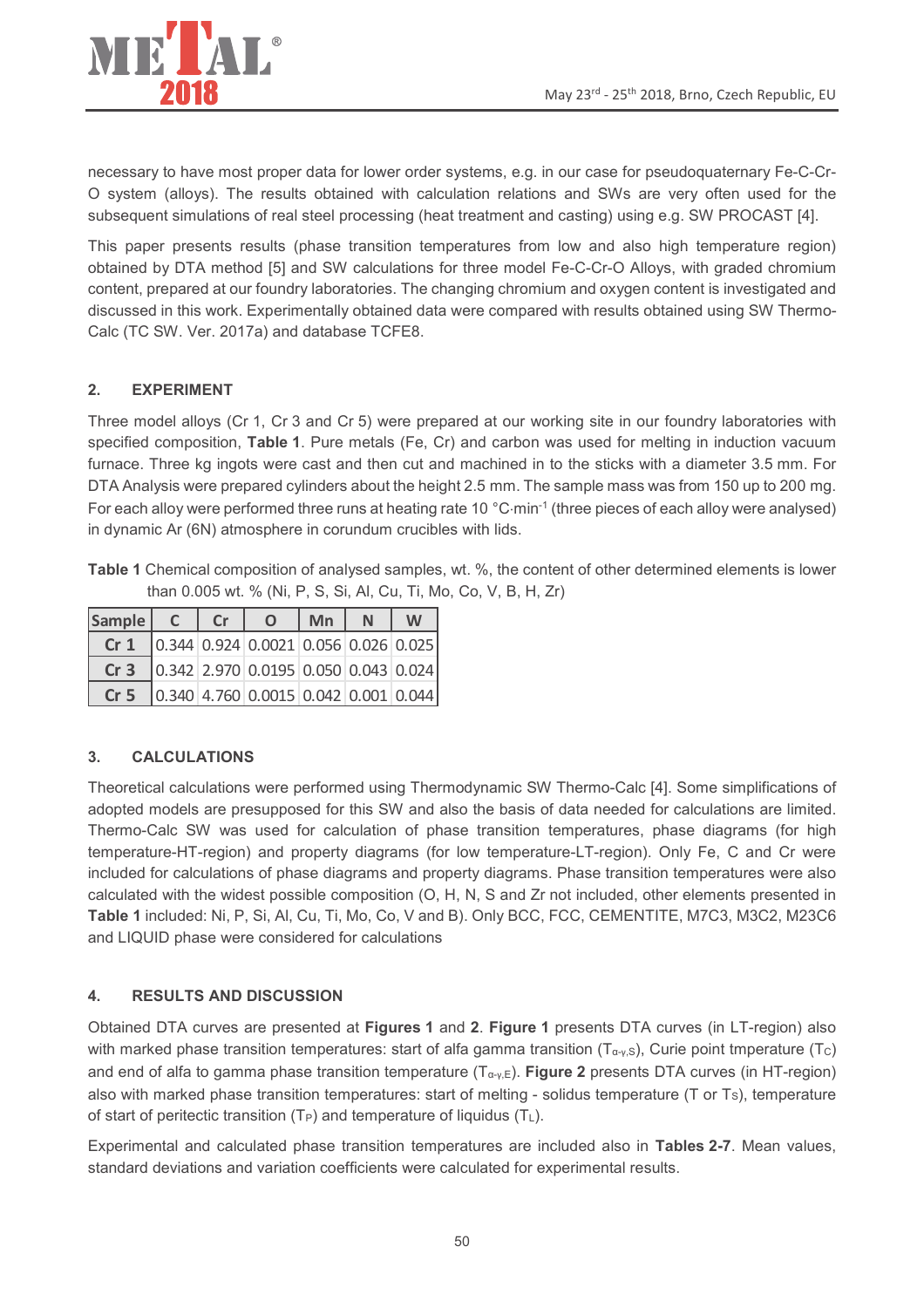







Figure 2 DTA curves of analysed samples Cr 1, Cr 3 and Cr 5 in high temperature (HT) region, T, T<sub>S</sub>, T<sub>P</sub> and T<sub>L</sub>

Tables present also calculated values considering only three elements: Fe, C and Cr, ternary Alloys only, TC (Fe-C-Cr) and results considering elements as mentioned above (widest possible composition): TC (all). Experimentally obtained results are aslo compared with calculated cuts of ternary system Fe-C-Cr and ternary property diagrams, Figures 3-8.

Table 2 Phase transition temperatures in LT-region, alloy Cr 1

|                   | $T\alpha \rightarrow \gamma, S$ | Tc | $T\alpha \rightarrow \gamma, E$ |  |  |
|-------------------|---------------------------------|----|---------------------------------|--|--|
| Analysis          | $(^{\circ}C)$                   |    |                                 |  |  |
| 1                 | 768                             |    | 823                             |  |  |
| $\overline{2}$    | 767                             |    | 821                             |  |  |
| 3                 | 767                             |    | 821                             |  |  |
| <b>Mean value</b> | 766                             |    | 820                             |  |  |
| Stand. Dev.       |                                 |    | 1                               |  |  |
| Var. coef. (%)    | 0.06                            |    | 0.11                            |  |  |
| TC (Fe-C-Cr)      | 744                             |    | 793                             |  |  |
| TC (all)          | 744                             |    | 794                             |  |  |

Table 4 Phase transition temperatures in LT-region, alloy Cr 3

|                   | $T\alpha \rightarrow \gamma, S$ | <b>T</b> c | $T\alpha \rightarrow \gamma, E$ |  |  |
|-------------------|---------------------------------|------------|---------------------------------|--|--|
| Analysis          | (°C)                            |            |                                 |  |  |
| $\mathbf{1}$      | 797                             | 778        | 823                             |  |  |
| $\overline{2}$    | 798                             | 779        | 825                             |  |  |
| 3                 | 799                             | 778        | 824                             |  |  |
| <b>Mean value</b> | 798                             | 778        | 824                             |  |  |
| Stand. Dev.       | 1                               | U          | 1                               |  |  |
| Var. coef. (%)    | 0.10                            | 0.06       | 0.10                            |  |  |
| TC (Fe-C-Cr)      | 775                             | 765        | 826                             |  |  |
| TC (all)          | 774                             | 765        | 793                             |  |  |

Table 3 Phase transition temperatures in HTregion, alloy Cr 1

| Analysis          | T             | $T_S$ | $T_{\rm p}$ | $T_{L}$ |  |  |
|-------------------|---------------|-------|-------------|---------|--|--|
|                   | $(^{\circ}C)$ |       |             |         |  |  |
| 1                 | 1439          | 1458  | 1499        | 1504    |  |  |
| $\overline{2}$    | 1438          | 1453  | 1498        | 1504    |  |  |
| 3                 | 1438          | 1452  | 1498        | 1503    |  |  |
| <b>Mean value</b> | 1438          | 1454  | 1498        | 1504    |  |  |
| Stand. Dev.       | 0             | 3     | U           | U       |  |  |
| Var. coef. (%)    | 0.03          | 0.18  | 0.03        | 0.03    |  |  |
| TC (Fe-C-Cr)      |               | 1411  | 1494        | 1509    |  |  |
| TC (all)          |               | 1411  | 1495        | 1508    |  |  |

Table 5 Phase transition temperatures in HTregion, alloy Cr 3

| Analysis            | т              | $T_S$ | $T_{\rm p}$ | $T_{L}$ |  |
|---------------------|----------------|-------|-------------|---------|--|
|                     | (°C)           |       |             |         |  |
| 1                   | 1421           | 1452  | 1491        | 1500    |  |
| $\overline{2}$      | 1423           | 1459  | 1491        | 1500    |  |
| 3                   | 1425           | 1458  | 1491        | 1500    |  |
| <b>Mean value</b>   | 1423           | 1456  | 1491        | 1500    |  |
| Stand. Dev.         | $\mathfrak{D}$ | 3     | O           |         |  |
| Var. $coef.$ $(\%)$ | 0.11           | 0.21  | 0.00        | 0.00    |  |
| TC (Fe-C-Cr)        |                | 1464  | 1490        | 1506    |  |
| TC (all)            |                | 1462  | 1489        | 1505    |  |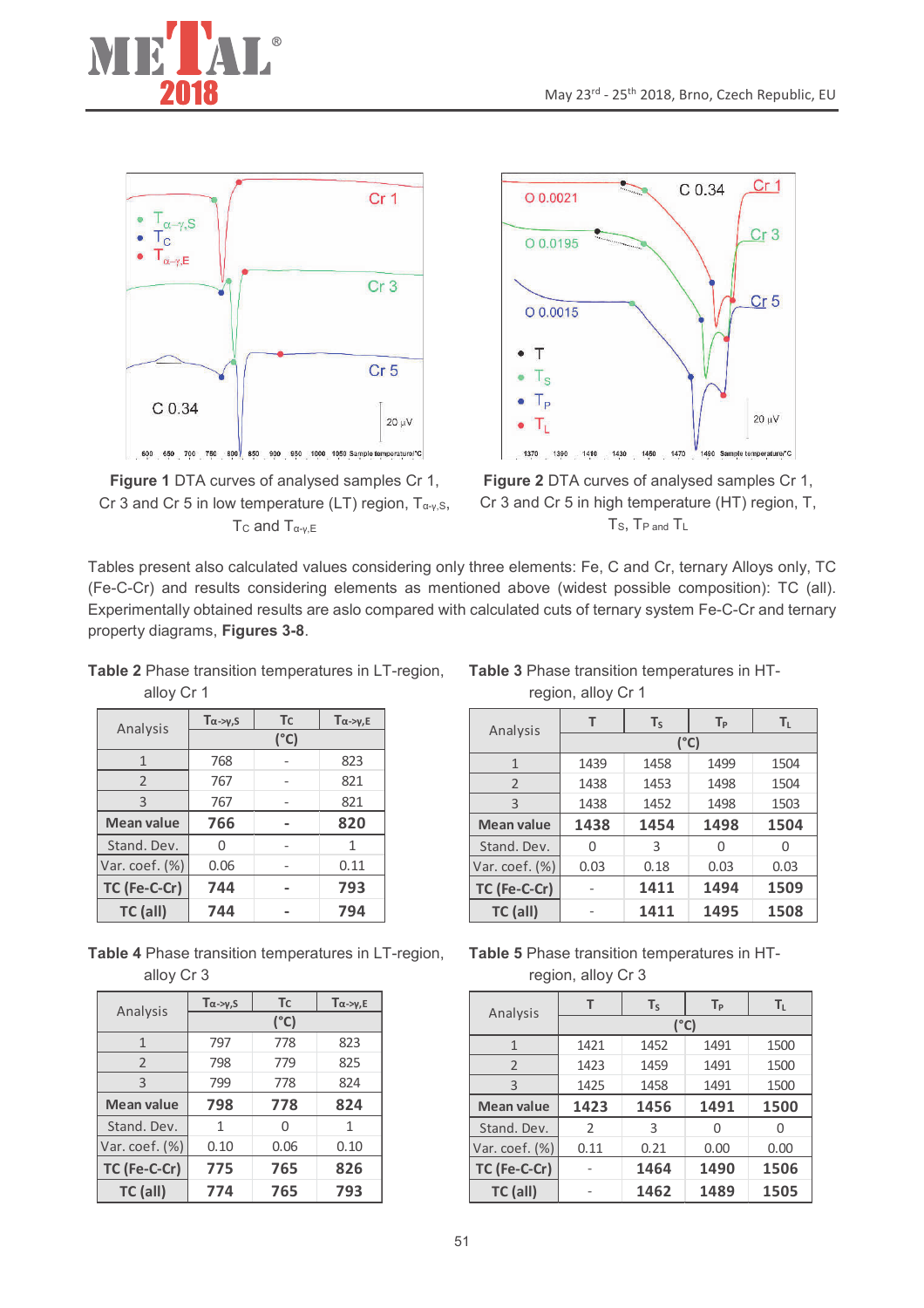

Obtained DTA curves have classical shapes, only in the case of alloy Cr 5 it is visible small peak between 615-680 °C (black full strait line). It could correspond with decomposition of non-equilibrium phases in the sample [6]. The Curie point temperature was not determined at sample Cr 1 because of ovelapping of heat effects of alfa-gamma transformation and magnetic transition.

In the region of melting it was not possible unequivocally to determine solidus temperatures for samples Cr 1 and Cr 3 (see the region denoted by dotted line). The solidus temperature, with high probability, falls within the T and T<sub>s</sub> temperatures (it needs to be investigated further to determine the true solidus temperature). It seems that with increasing oxygen content, with high probability, is widened the intrval between T and Ts and if the oxygene content is more substantially lowered (Cr 5 sample), the region between  $T$  and  $T_s$  is no more visible. This fact was observed in previous experimental studies [7], but i tis necessary to confirm this by further work.

Table 6 Phase transition temperatures in LT-region, Table 7 Phase transition temperatures in HT-region, alloy Cr 5

|                   | $T\alpha \rightarrow \gamma, S$ | <b>T</b> c | $T\alpha \rightarrow \nu, E$ |  |  |
|-------------------|---------------------------------|------------|------------------------------|--|--|
| Analysis          | (°C)                            |            |                              |  |  |
| $\mathbf{1}$      | 813                             | 779        | 909                          |  |  |
| $\overline{2}$    | 816                             | 779        | 910                          |  |  |
| 3                 | 815                             | 779        | 894                          |  |  |
| <b>Mean value</b> | 814                             | 779        | 904                          |  |  |
| Stand. Dev.       | 1                               | N          |                              |  |  |
| Var. coef. (%)    | 0.15                            | 0.00       | 0.81                         |  |  |
| TC (Fe-C-Cr)      | 801                             | 777        | 894                          |  |  |
| TC (all)          | 800                             | 777        | 804                          |  |  |

alloy Cr 5

| Analysis           | $T_S$ | $T_{P}$ | $T_{L}$ |  |  |
|--------------------|-------|---------|---------|--|--|
|                    | (°C)  |         |         |  |  |
| $\mathbf{1}$       | 1444  | 1484    | 1498    |  |  |
| $\overline{2}$     | 1444  | 1484    | 1498    |  |  |
| 3                  | 1443  | 1484    | 1498    |  |  |
| <b>Mean value</b>  | 1444  | 1484    | 1498    |  |  |
| Stand. Dev.        | 0     | N       | Ω       |  |  |
| Var. $coef.$ $(*)$ | 0.03  | 0.00    | 0.00    |  |  |
| TC (Fe-C-Cr)       | 1462  | 1482    | 1502    |  |  |
| TC (all)           | 1460  | 1481    | 1502    |  |  |

Comparing the calculated values TC (Fe-C-Cr) and TC (all) the relativelly small deviations were encountered but not in the case of end of alfa gamma transition, the diference was even 33 °C in the case of sample Cr 3 and 11 °C in the case of sample Cr 5 (there are no higher differences than 2 °C in the case of other phase transition temperatures).



Figure 3 Comparison of isoplethal cut of ternary system Fe-C-Cr (composition according to the Table 1, Cr 1) and experimental temperatures obtained for alloy Cr 1: T, T<sub>S</sub>, T<sub>P and</sub> T<sub>L</sub>



Figure 4 Comparison of isoplethal cut of ternary system Fe-C-Cr (composition according to the Table 1, Cr 3) and experimental temperatures obtained for alloy Cr 3: T, T<sub>S</sub>, T<sub>P and</sub> T<sub>L</sub>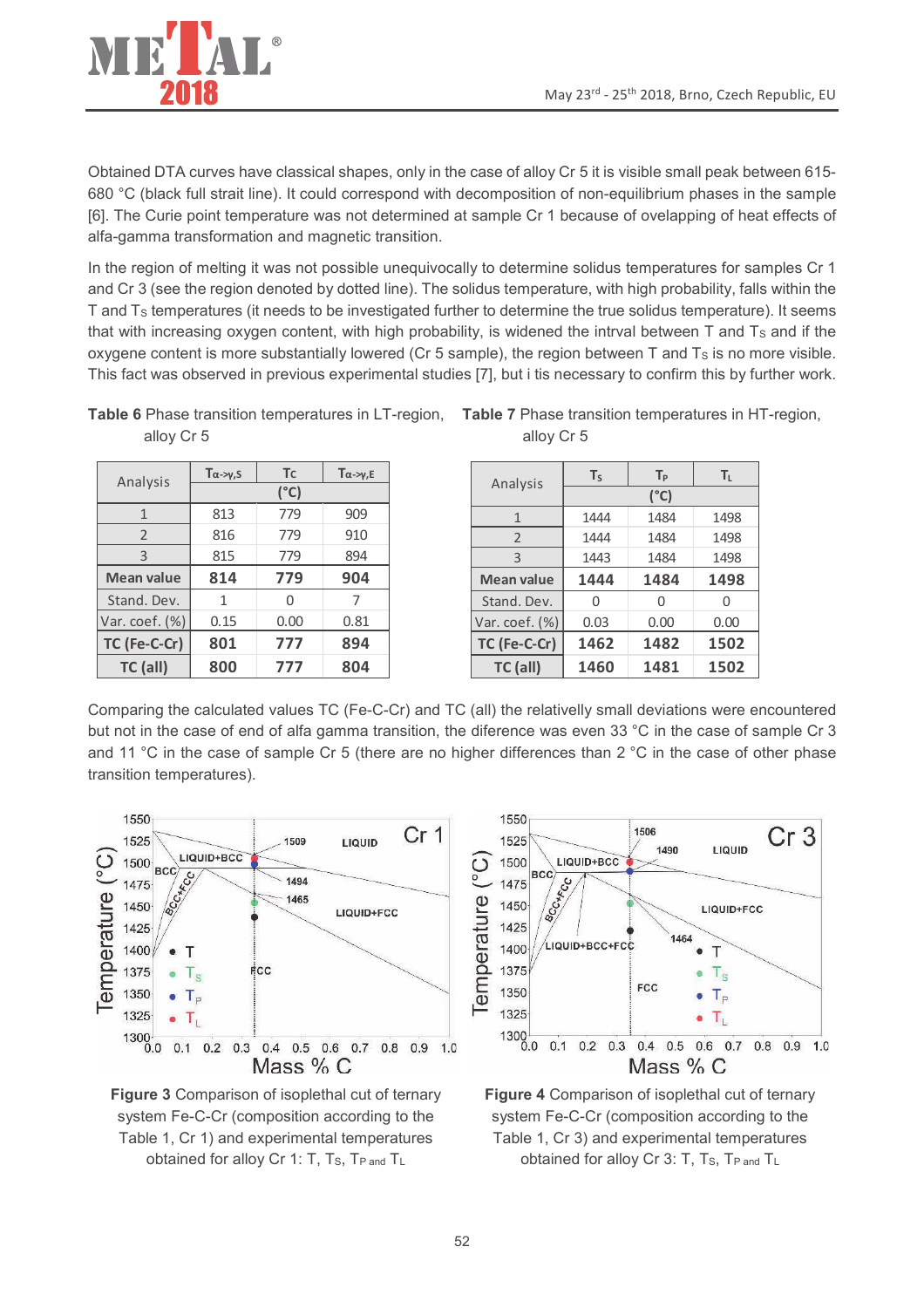



Figure 5 Comparison of isoplethal cut of ternary system Fe-C-Cr (composition according to the Table 1, Cr 5) and experimental temperatures obtained for alloy Cr 5: Ts, TP and TL

To see the shift of phase transition temperatures more clear and their comparison with calculated data see also Figures 3-8. The differences between experimentally determined  $T_{\alpha\gamma, S}$  and theoretical values were within an interval 13-24 °C, in the case of Curie temperature were the differences 13 or 2 °C. The most pronounced dfifferences were encountered for  $T_{\alpha_{\nu},E}$ , see comparison of experimental and theoretical values and compare experimental values with calculated: TC (Fe-C-Cr) and TC (all); difference from 2 up to 100 °C. These differences have to be clarified in the future work by performing of structural and phase analysis.

Calculated and experimental values of T<sub>P and</sub> T<sub>L</sub> differ only very slightly. The maximum difference is no more than 6 °C. But in the case of solidus temperatures the higher differences were obtained - up to 41 °C. But it can be stated also, that in the case of alloy Cr 1 and Cr 3 that was not unequivocal possible to determine the solidus temperature. The solidus temperature could be somewhere between, with high probability, T and Ts, see Tables 3, 5 and 7.

The chromium content influence was observed, as published earlier [8-10]. It is possible to conclude that Cr increase the temperature of alfa-gamma start and end of this transition. In the case of Curie point temperature is the influence negligible. Liquidus temperature and temperature of start of peritectic transformation were also lowered with increasing Cr content. More pronounced lowering of temperature (shift to the lower temperature) was observed in the case of peritectic transformation temperature (approximately twice higher impact of Cr than in the case of liquidus temperature).







Figure 7 Comparison of property diagram of Fe-C-Cr ternary alloy (composition according to the Table 1, Cr 3) and experimental temperatures obtained for alloy Cr 1:  $T_{\alpha-\gamma,S}$ , Tc and  $T_{\alpha-\gamma,E}$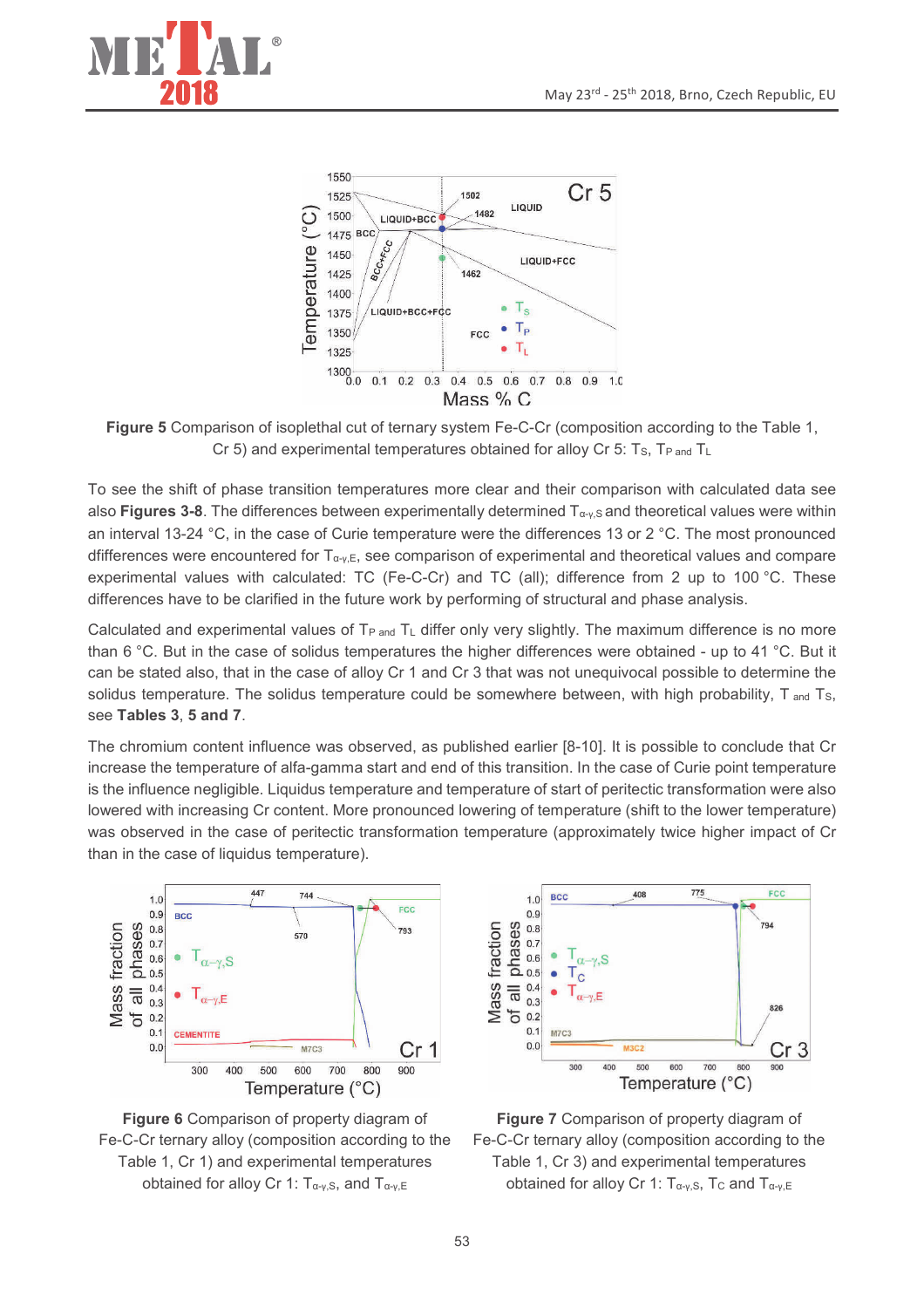



Figure 8 Comparison of property diagram of Fe-C-Cr ternary alloy (composition according to the Table 1, Cr 5) and experimental temperatures obtained for alloy Cr 1:  $T_{\alpha_v, S}$ , T<sub>c</sub> and  $T_{\alpha_v, E}$ 

#### **CONCLUSION** 5.

Results obtained in this work showed the necessity, in some cases, to perform futrther experimental research in the field of phase transition temperatures concerning Fe-C-Cr-O based Alloys. Especially in the case of eutectoid transformation (start of alfa-gamma transition), end of alfa-gamma transition and solidus temperature. The differences between experimental and theoretical values are in some cases in tens of degrees of Celsius. Also the study of influence of oxygen content is planned in the future work. The chromium content influence, by constant carbon content, was investigated also and corresponding shifts of phase transition temperatures were observed, e.g. the influence of chromium content on shift of peritectic transformation temperatur is as twice higher than the influence on the liquidus temperature.

## **ACKNOWLEDGEMENTS**

# This work was supported by the Czech Science Foundation (GACR project No. 17-18668S) and by the Ministry of Education, Youth and Sports of the Czech Republic (RMSTC-FP No. LO1203) and student projects SP2018/93 and SP2018/60.

## **REFERENCES**

- KAWULOKOVÁ, M., SMETANA, B., ZLÁ, S., KALUP, A., MAZANCOVÁ, E., VÁŇOVÁ, P., KAWULOK, P.,  $[1]$ DOBROVSKÁ, J., ROSYPALOVÁ, S. Study of equilibrium and nonequilibrium phase transformations temperatures of steel by thermal analysis methods. Journal of Thermal Analysis And Calorimetry. 2017, vol. 127, no. 1, pp. 423-429.
- KALUP, A., SMETANA, B., KAWULOKOVÁ, M., ZLÁ, S., FRANCOVÁ, H., DOSTÁL, P., WALOSZKOVÁ, K.,  $[2]$ WALOSZKOVÁ, L., DOBROVSKÁ, J. Liquidus and solidus temperatures and latent heats of melting of steels. Journal of Thermal Analysis And Calorimetry. 2017, vol. 127, no. 1, pp 123 - 128.
- $\lceil 3 \rceil$ MIETTINEN, J. Solidification Analysis Package for Steels-User's Manual of DOS version. Helsinki: University of Technology, 1999.
- $[4]$ TKADLEČKOVÁ, M., VÁLEK, L., SOCHA, L., SATERNUS, M., PIEPRYZCA, J., MERDER, T., MICHALEK, K., KOVÁČ, M. Study of solidification of continuously cast steel round billets using numerical modelling. Archives of Metallurgy and Materials, 2016, vol. 61, no. 1, pp. 221-226.
- GALLAGHER, P. K. Handbook of Thermal Analysis and Calorimetry: Principles and Practice. Volume 1. First edition  $[5]$ 1998. Second impression 2003. Amsterdam: Elsevier, 2003. p. 691.